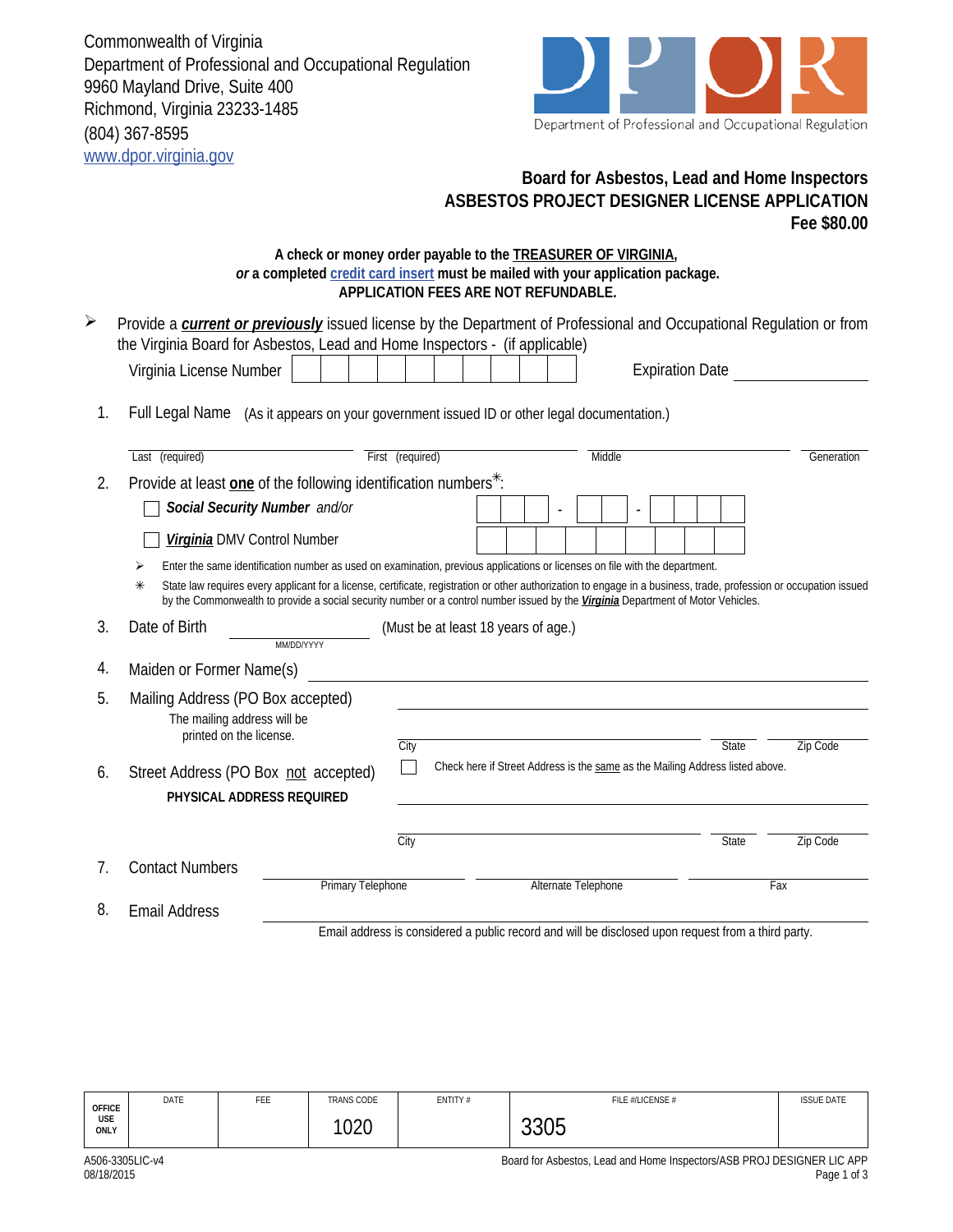- 9. *Asbestos Project Designer* Provide the following information for Training, Education and Experience:
	- Have you successfully completed an EPA/AHERA or Board approved initial accredited *asbestos project designer* training program and all subsequent EPA/AHERA or Board approved refresher accredited *asbestos project designer* training programs? A.

| ×<br>۰. |  |
|---------|--|
|         |  |

- If yes, attach a copy of the training course completion certificate showing successful completion of the programs. Yes  $\Box$
- B. Which of the following experience and/or education requirements have you met to qualify for this license type?
	- Hold a Bachelor's degree in engineering, architecture, industrial hygiene, physical science or a related field and shall have a minimum of (6) six months of experience
	- Hold a Bachelor's degree in engineering, architecture, industrial hygiene, physical science or a related field and shall have completed a minimum of (5) five project designs
	- Hold an Associate's degree in engineering, architecture, industrial hygiene, physical science or a  $\mathbb{R}^n$ related field and shall have a minimum of (12) twelve months of experience
	- Hold an Associate's degree in engineering, architecture, industrial hygiene, physical science or a  $\mathbf{L}$ related field and shall have completed a minimum of (10) ten project designs

Hold a High School diploma and shall have a minimum of (24) twenty-four months of experience

- *Required Attachments: Attach a completed Education Verification Application and an Experience Verification Application.* Hold a High School diploma and shall have completed a minimum of (15) fifteen project designs
- 10. Do you hold a current or expired environmental remediation license, certification or registration issued by any jurisdiction (excluding Virginia)?
	- No  $\mathbb{R}^n$
	- Yes  $\Box$  If yes, complete the following table and attach an original Certification of Licensure/Letter of Good Standing<sup>\*</sup> from each jurisdiction.

| State/Jurisdiction | License, Certification or Registration Number | <b>Expiration Date</b> |
|--------------------|-----------------------------------------------|------------------------|
|                    |                                               |                        |
|                    |                                               |                        |
|                    |                                               |                        |

- Certifications of Licensure/Letter of Good Standing, prepared by the state board or regulatory body must include: 1) the license/ certification/registration number; 2) the initial date of licensure; 3) the expiration date of the license or renewal fee; 4) the means of obtaining licensure (i.e. exam, reciprocity, etc.) and 5) all closed disciplinary actions resulting in a violation or undetermined finding.  $\bullet$
- 11. Have you ever been subject to a **disciplinary action** taken by any (including Virginia) local, state or national regulatory body?
	- No  $\Box$

 $Yes \Box$  If yes, complete the Disciplinary Action Reporting Form.

- Have you ever been convicted or found quilty, regardless of the manner of adjudication, in any jurisdiction of the United States of any **felony**? *Any plea of nolo contendere shall be considered a conviction.* 12.
	- No  $\mathbf{L}$
	- Yes  $\Box$ If yes, complete the Criminal Conviction Reporting Form.
	- B. Have you ever been convicted or found guilty, regardless of the manner of adjudication, in any jurisdiction of the United States of any **misdemeanor**? *Any plea of nolo contendere shall be considered a conviction.*
		- No  $\Box$

Yes  $\Box$ If yes, complete the Criminal Conviction Reporting Form.